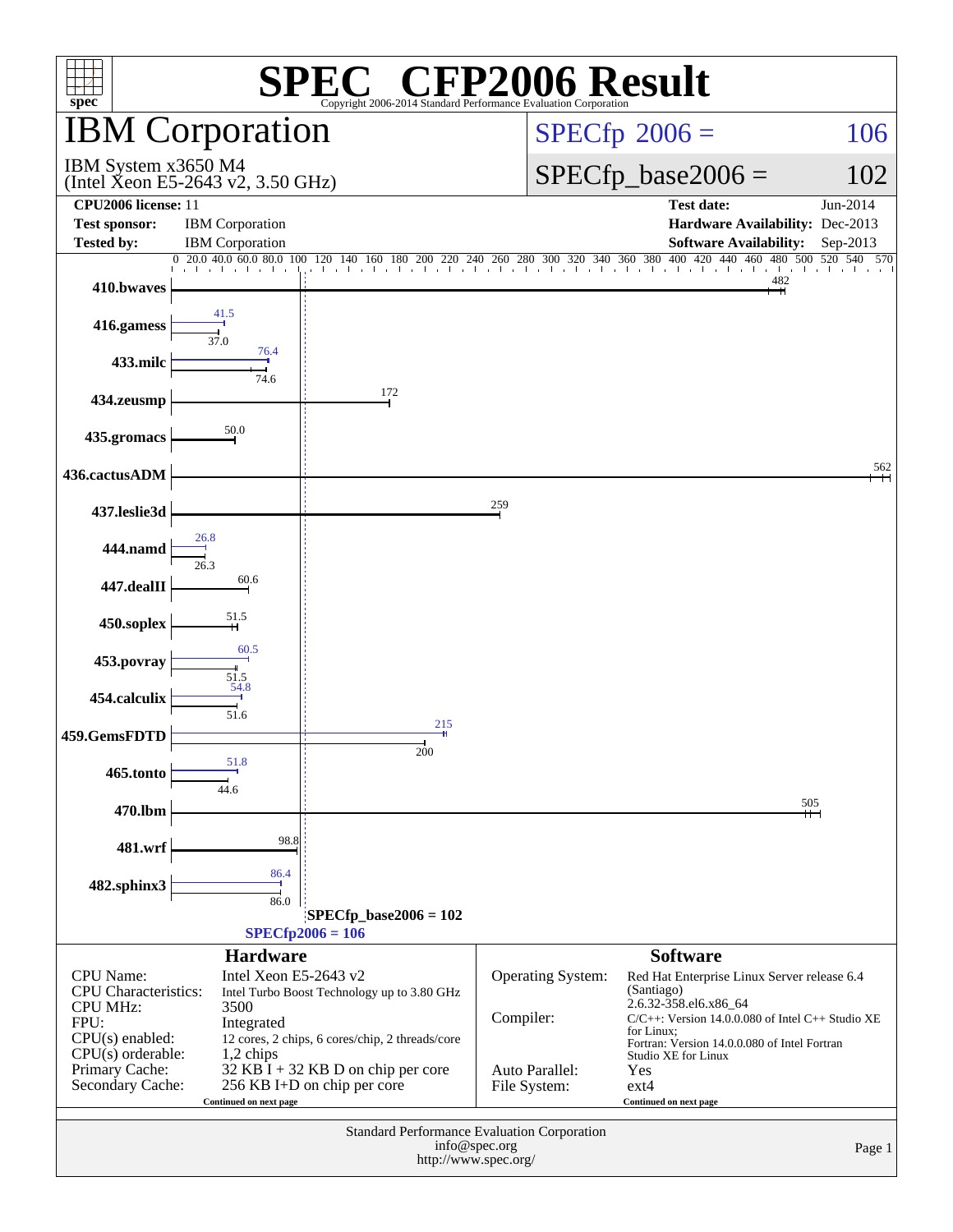

## IBM Corporation

#### $SPECfp2006 = 106$  $SPECfp2006 = 106$

#### IBM System x3650 M4

(Intel Xeon E5-2643 v2, 3.50 GHz)

 $SPECfp\_base2006 = 102$ 

| CPU <sub>2006</sub> license: 11                                            |                                                                                                                                   |                                                                                    | <b>Test date:</b><br>$Jun-2014$                            |  |
|----------------------------------------------------------------------------|-----------------------------------------------------------------------------------------------------------------------------------|------------------------------------------------------------------------------------|------------------------------------------------------------|--|
| <b>Test sponsor:</b>                                                       | <b>IBM</b> Corporation                                                                                                            |                                                                                    | Hardware Availability: Dec-2013                            |  |
| <b>Tested by:</b>                                                          | <b>IBM</b> Corporation                                                                                                            |                                                                                    | <b>Software Availability:</b><br>$Sep-2013$                |  |
| L3 Cache:<br>Other Cache:<br>Memory:<br>Disk Subsystem:<br>Other Hardware: | $25 \text{ MB I+D}$ on chip per chip<br>None<br>256 GB (16 x 16 GB 2Rx4 PC3-14900R-13, ECC)<br>1 x 400 GB SAS SSD, RAID 0<br>None | <b>System State:</b><br><b>Base Pointers:</b><br>Peak Pointers:<br>Other Software: | Run level 3 (multi-user)<br>64-bit<br>$32/64$ -bit<br>None |  |

**[Results Table](http://www.spec.org/auto/cpu2006/Docs/result-fields.html#ResultsTable)**

| Results Table          |                                                                                                          |              |                |       |                |             |                |              |                |              |                |              |
|------------------------|----------------------------------------------------------------------------------------------------------|--------------|----------------|-------|----------------|-------------|----------------|--------------|----------------|--------------|----------------|--------------|
|                        | <b>Base</b>                                                                                              |              |                |       |                | <b>Peak</b> |                |              |                |              |                |              |
| <b>Benchmark</b>       | <b>Seconds</b>                                                                                           | <b>Ratio</b> | <b>Seconds</b> | Ratio | <b>Seconds</b> | Ratio       | <b>Seconds</b> | <b>Ratio</b> | <b>Seconds</b> | <b>Ratio</b> | <b>Seconds</b> | <b>Ratio</b> |
| $410$ .bwayes          | 28.8                                                                                                     | 471          | 28.0           | 485   | 28.2           | 482         | 28.8           | 471          | 28.0           | 485          | 28.2           | 482          |
| 416.gamess             | 529                                                                                                      | 37.0         | 530            | 37.0  | 531            | 36.9        | 473            | 41.4         | 472            | 41.5         | 471            | 41.6         |
| $433$ .milc            | 147                                                                                                      | 62.5         | 123            | 74.8  | 123            | 74.6        | 120            | 76.6         | <b>120</b>     | 76.4         | 122            | 75.3         |
| $ 434$ . zeusmp        | 52.8                                                                                                     | 172          | 53.0           | 172   | 52.8           | 172         | 52.8           | 172          | 53.0           | 172          | 52.8           | <u>172</u>   |
| $ 435.\text{gromacs}$  | 143                                                                                                      | 50.0         | 143            | 49.8  | 143            | 50.0        | 143            | 50.0         | 143            | 49.8         | 143            | 50.0         |
| 436.cactusADM          | 21.3                                                                                                     | 562          | 21.6           | 552   | 21.0           | 568         | 21.3           | 562          | 21.6           | 552          | 21.0           | 568          |
| 437.leslie3d           | 36.2                                                                                                     | 259          | 36.2           | 259   | 36.2           | 259         | 36.2           | 259          | 36.2           | 259          | 36.2           | 259          |
| 444.namd               | 306                                                                                                      | 26.2         | 305            | 26.3  | 304            | 26.4        | 299            | 26.8         | 299            | 26.8         | 299            | 26.9         |
| $ 447 \text{.}$ dealII | 189                                                                                                      | 60.6         | 189            | 60.5  | 189            | 60.6        | 189            | 60.6         | 189            | 60.5         | 189            | 60.6         |
| $450$ .soplex          | 162                                                                                                      | 51.5         | 174            | 47.9  | 160            | 52.2        | 162            | 51.5         | 174            | 47.9         | 160            | 52.2         |
| $453$ .povray          | 106                                                                                                      | 50.3         | 103            | 51.5  | 103            | 51.6        | 87.8           | 60.6         | 87.9           | 60.5         | 87.9           | 60.5         |
| $454$ .calculix        | 161                                                                                                      | 51.4         | 160            | 51.6  | 160            | 51.6        | 151            | 54.5         | 149            | 55.3         | 151            | 54.8         |
| 459.GemsFDTD           | 53.0                                                                                                     | 200          | 53.0           | 200   | 53.2           | 199         | 48.9           | 217          | 49.3           | 215          | 49.5           | 214          |
| $465$ .tonto           | 221                                                                                                      | 44.6         | 221            | 44.5  | 221            | 44.6        | <b>190</b>     | 51.8         | 190            | 51.9         | 190            | 51.8         |
| 470.lbm                | 27.4                                                                                                     | 501          | 27.2           | 505   | 26.8           | 512         | 27.4           | 501          | 27.2           | 505          | 26.8           | 512          |
| 481.wrf                | 113                                                                                                      | 99.2         | 113            | 98.7  | 113            | 98.8        | 113            | 99.2         | 113            | 98.7         | <b>113</b>     | 98.8         |
| $482$ .sphinx $3$      | 227                                                                                                      | 86.0         | 227            | 85.9  | 226            | 86.2        | 226            | 86.3         | 226            | 86.4         | 225            | 86.4         |
|                        | Results appear in the order in which they were run. Bold underlined text indicates a median measurement. |              |                |       |                |             |                |              |                |              |                |              |

#### **[Operating System Notes](http://www.spec.org/auto/cpu2006/Docs/result-fields.html#OperatingSystemNotes)**

 Stack size set to unlimited using "ulimit -s unlimited" Zone reclaim mode enabled with: echo 1 > /proc/sys/vm/zone\_reclaim\_mode Intel Idle Driver disabled with the following Linux kernel parameter in /etc/grub.conf: intel\_idle.max\_cstate=0

#### **[Platform Notes](http://www.spec.org/auto/cpu2006/Docs/result-fields.html#PlatformNotes)**

 BIOS setting: Operating Mode set to Maximum Performance Sysinfo program /home/SPECcpu-20140116-ic14.0/config/sysinfo.rev6818 \$Rev: 6818 \$ \$Date:: 2012-07-17 #\$ e86d102572650a6e4d596a3cee98f191 running on x3650M4 Wed Jun 4 18:49:37 2014

Continued on next page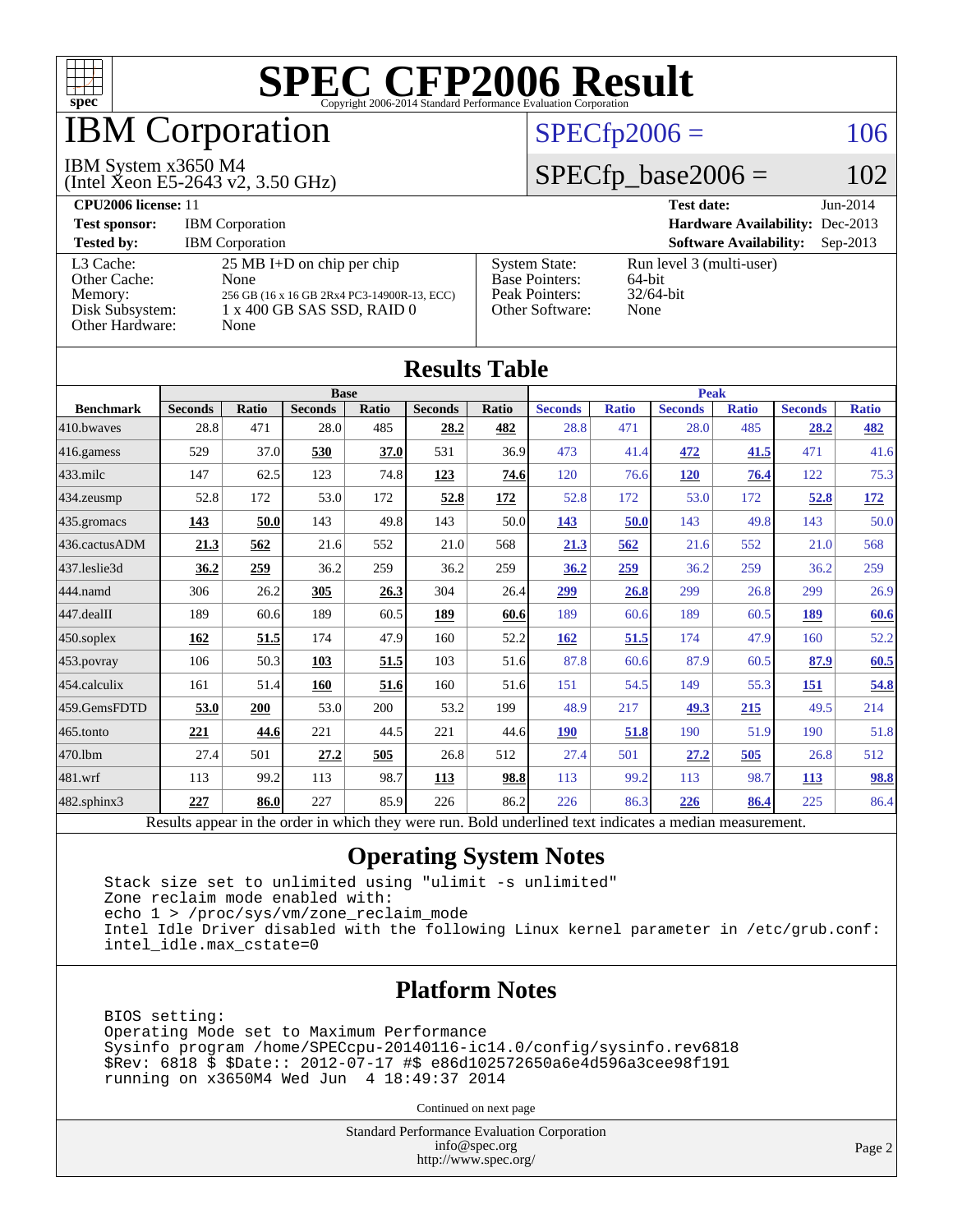

IBM Corporation

 $SPECfp2006 = 106$  $SPECfp2006 = 106$ 

(Intel Xeon E5-2643 v2, 3.50 GHz) IBM System x3650 M4

 $SPECTp\_base2006 = 102$ 

**[CPU2006 license:](http://www.spec.org/auto/cpu2006/Docs/result-fields.html#CPU2006license)** 11 **[Test date:](http://www.spec.org/auto/cpu2006/Docs/result-fields.html#Testdate)** Jun-2014 **[Test sponsor:](http://www.spec.org/auto/cpu2006/Docs/result-fields.html#Testsponsor)** IBM Corporation **[Hardware Availability:](http://www.spec.org/auto/cpu2006/Docs/result-fields.html#HardwareAvailability)** Dec-2013 **[Tested by:](http://www.spec.org/auto/cpu2006/Docs/result-fields.html#Testedby)** IBM Corporation **[Software Availability:](http://www.spec.org/auto/cpu2006/Docs/result-fields.html#SoftwareAvailability)** Sep-2013

#### **[Platform Notes \(Continued\)](http://www.spec.org/auto/cpu2006/Docs/result-fields.html#PlatformNotes)**

| This section contains SUT (System Under Test) info as seen by<br>some common utilities. To remove or add to this section, see:<br>http://www.spec.org/cpu2006/Docs/config.html#sysinfo                                                                                                                                                                                                                                               |
|--------------------------------------------------------------------------------------------------------------------------------------------------------------------------------------------------------------------------------------------------------------------------------------------------------------------------------------------------------------------------------------------------------------------------------------|
| From /proc/cpuinfo<br>model name: $Intel(R)$ Xeon(R) CPU E5-2643 v2 @ 3.50GHz<br>2 "physical id"s (chips)<br>24 "processors"<br>cores, siblings (Caution: counting these is hw and system dependent.<br>The<br>following excerpts from /proc/cpuinfo might not be reliable. Use with<br>caution.)<br>cpu cores $: 6$<br>siblings : 12<br>physical 0: cores 2 3 4 8 9 10<br>physical 1: cores 2 3 4 8 9 10<br>cache size $: 25600$ KB |
| From /proc/meminfo<br>MemTotal:<br>264341580 kB<br>HugePages_Total:<br>0<br>Hugepagesize: 2048 kB                                                                                                                                                                                                                                                                                                                                    |
| /usr/bin/lsb_release -d<br>Red Hat Enterprise Linux Server release 6.4 (Santiago)                                                                                                                                                                                                                                                                                                                                                    |
| From /etc/*release* /etc/*version*<br>redhat-release: Red Hat Enterprise Linux Server release 6.4 (Santiago)<br>system-release: Red Hat Enterprise Linux Server release 6.4 (Santiago)<br>system-release-cpe: cpe:/o:redhat:enterprise_linux:6server:ga:server                                                                                                                                                                       |
| uname $-a$ :<br>Linux x3650M4 2.6.32-358.18.1.el6.x86_64 #1 SMP Fri Aug 2 17:04:38 EDT 2013<br>x86_64 x86_64 x86_64 GNU/Linux                                                                                                                                                                                                                                                                                                        |
| run-level 3 Jun 3 17:49                                                                                                                                                                                                                                                                                                                                                                                                              |
| SPEC is set to: /home/SPECcpu-20140116-ic14.0<br>Size Used Avail Use% Mounted on<br>Filesystem<br>Type<br>/dev/mapper/vg_x3650m4-lv_home<br>313G 116G 182G 39% / home<br>ext4                                                                                                                                                                                                                                                        |
| Additional information from dmidecode:<br>BIOS IBM -[VVE135VUS-1.60]- 12/05/2013<br>Memory:<br>8x Not Specified Not Specified<br>16x Samsung M393B2G70QH0-CMA 16 GB 1867 MHz 2 rank                                                                                                                                                                                                                                                  |
| (End of data from sysinfo program)                                                                                                                                                                                                                                                                                                                                                                                                   |
|                                                                                                                                                                                                                                                                                                                                                                                                                                      |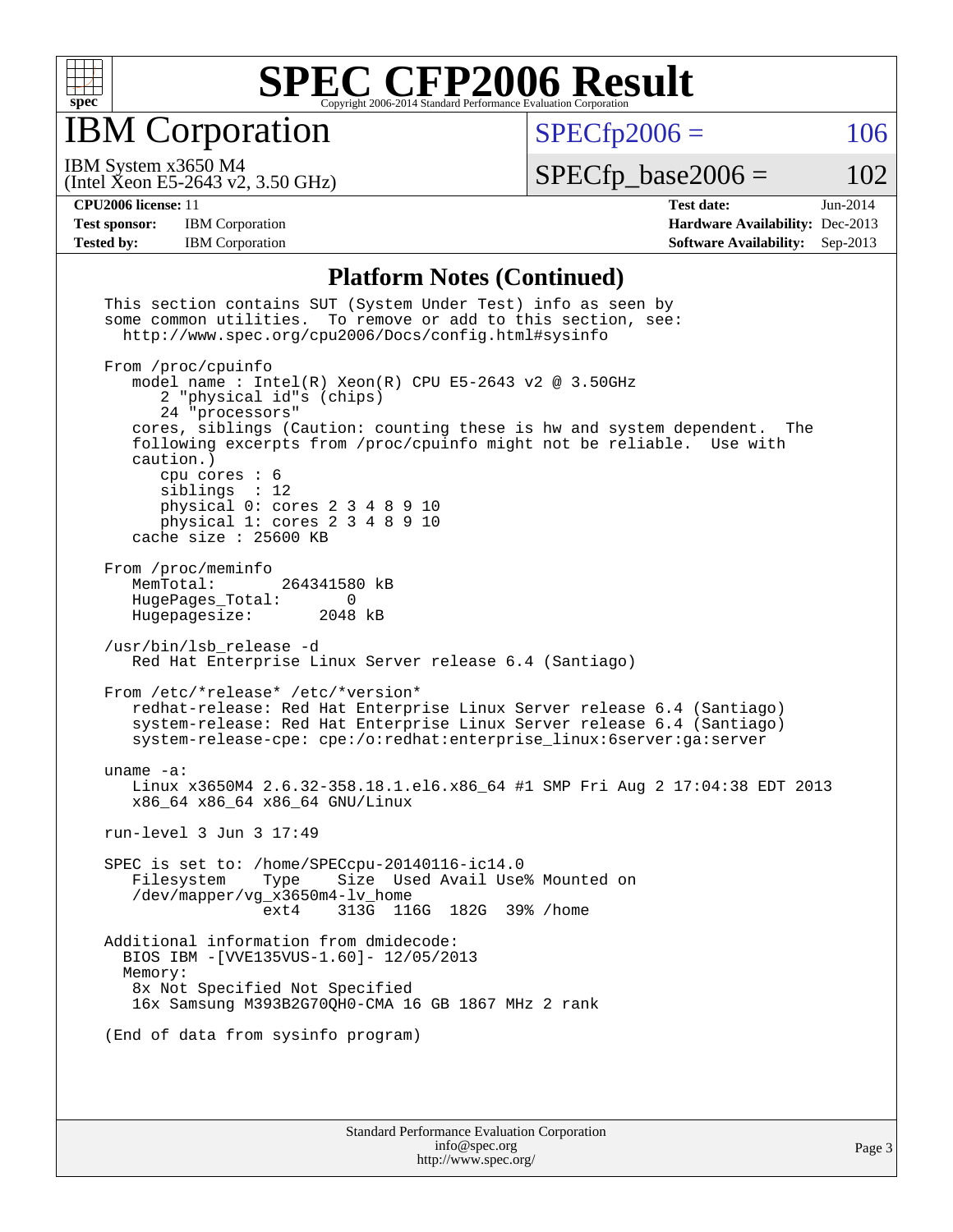

IBM Corporation

 $SPECTp2006 = 106$ 

(Intel Xeon E5-2643 v2, 3.50 GHz) IBM System x3650 M4

 $SPECfp\_base2006 = 102$ 

**[Test sponsor:](http://www.spec.org/auto/cpu2006/Docs/result-fields.html#Testsponsor)** IBM Corporation **[Hardware Availability:](http://www.spec.org/auto/cpu2006/Docs/result-fields.html#HardwareAvailability)** Dec-2013

**[CPU2006 license:](http://www.spec.org/auto/cpu2006/Docs/result-fields.html#CPU2006license)** 11 **[Test date:](http://www.spec.org/auto/cpu2006/Docs/result-fields.html#Testdate)** Jun-2014 **[Tested by:](http://www.spec.org/auto/cpu2006/Docs/result-fields.html#Testedby)** IBM Corporation **[Software Availability:](http://www.spec.org/auto/cpu2006/Docs/result-fields.html#SoftwareAvailability)** Sep-2013

#### **[General Notes](http://www.spec.org/auto/cpu2006/Docs/result-fields.html#GeneralNotes)**

Environment variables set by runspec before the start of the run: KMP AFFINITY = "granularity=fine, compact,  $1,0$ " LD\_LIBRARY\_PATH = "/home/SPECcpu-20140116-ic14.0/libs/32:/home/SPECcpu-20140116-ic14.0/libs/64:/home/SPECcpu-20140116-ic14.0/sh" OMP\_NUM\_THREADS = "12"

 Binaries compiled on a system with 1x Core i7-860 CPU + 8GB memory using RedHat EL 6.4 Transparent Huge Pages enabled with: echo always > /sys/kernel/mm/redhat\_transparent\_hugepage/enabled runspec command invoked through numactl i.e.: numactl --interleave=all runspec <etc>

**[Base Compiler Invocation](http://www.spec.org/auto/cpu2006/Docs/result-fields.html#BaseCompilerInvocation)**

[C benchmarks](http://www.spec.org/auto/cpu2006/Docs/result-fields.html#Cbenchmarks):  $\text{icc}$   $-\text{m64}$ 

[C++ benchmarks:](http://www.spec.org/auto/cpu2006/Docs/result-fields.html#CXXbenchmarks) [icpc -m64](http://www.spec.org/cpu2006/results/res2014q3/cpu2006-20140611-29860.flags.html#user_CXXbase_intel_icpc_64bit_bedb90c1146cab66620883ef4f41a67e)

[Fortran benchmarks](http://www.spec.org/auto/cpu2006/Docs/result-fields.html#Fortranbenchmarks): [ifort -m64](http://www.spec.org/cpu2006/results/res2014q3/cpu2006-20140611-29860.flags.html#user_FCbase_intel_ifort_64bit_ee9d0fb25645d0210d97eb0527dcc06e)

[Benchmarks using both Fortran and C](http://www.spec.org/auto/cpu2006/Docs/result-fields.html#BenchmarksusingbothFortranandC): [icc -m64](http://www.spec.org/cpu2006/results/res2014q3/cpu2006-20140611-29860.flags.html#user_CC_FCbase_intel_icc_64bit_0b7121f5ab7cfabee23d88897260401c) [ifort -m64](http://www.spec.org/cpu2006/results/res2014q3/cpu2006-20140611-29860.flags.html#user_CC_FCbase_intel_ifort_64bit_ee9d0fb25645d0210d97eb0527dcc06e)

### **[Base Portability Flags](http://www.spec.org/auto/cpu2006/Docs/result-fields.html#BasePortabilityFlags)**

| 410.bwaves: -DSPEC CPU LP64                 |                                                                |
|---------------------------------------------|----------------------------------------------------------------|
| 416.gamess: -DSPEC_CPU_LP64                 |                                                                |
| 433.milc: -DSPEC CPU LP64                   |                                                                |
| 434.zeusmp: - DSPEC_CPU_LP64                |                                                                |
| 435.gromacs: -DSPEC_CPU_LP64 -nofor_main    |                                                                |
| 436.cactusADM: -DSPEC CPU LP64 -nofor main  |                                                                |
| 437.leslie3d: -DSPEC CPU LP64               |                                                                |
| 444.namd: -DSPEC CPU LP64                   |                                                                |
| 447.dealII: -DSPEC CPU LP64                 |                                                                |
| 450.soplex: -DSPEC_CPU_LP64                 |                                                                |
| 453.povray: -DSPEC_CPU_LP64                 |                                                                |
| 454.calculix: - DSPEC CPU LP64 - nofor main |                                                                |
| 459.GemsFDTD: - DSPEC_CPU LP64              |                                                                |
| 465.tonto: - DSPEC CPU LP64                 |                                                                |
| 470.1bm: - DSPEC CPU LP64                   |                                                                |
|                                             | 481.wrf: -DSPEC CPU_LP64 -DSPEC_CPU_CASE_FLAG -DSPEC_CPU_LINUX |
| 482.sphinx3: -DSPEC_CPU_LP64                |                                                                |
|                                             |                                                                |

| <b>Standard Performance Evaluation Corporation</b> |
|----------------------------------------------------|
| info@spec.org                                      |
| http://www.spec.org/                               |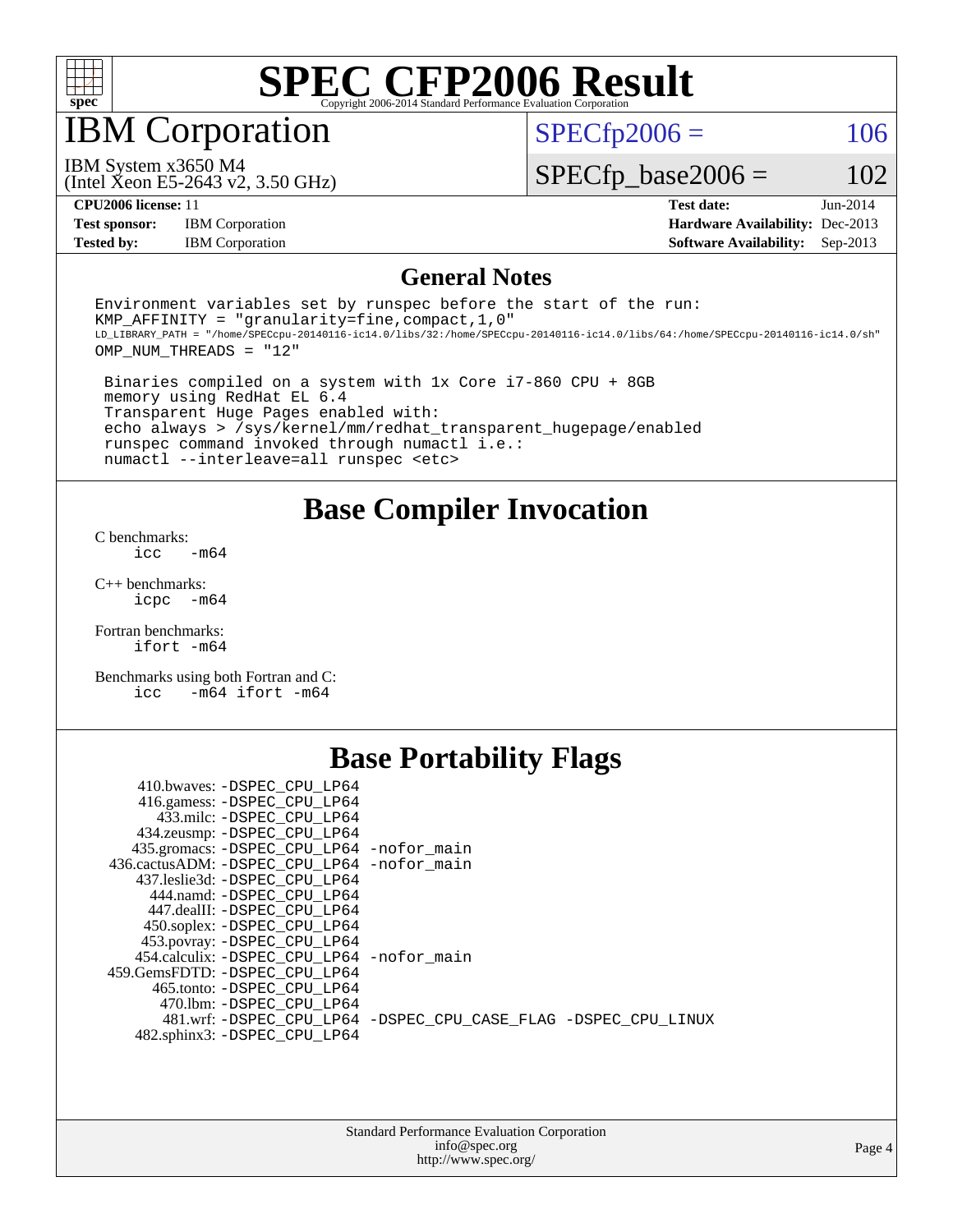

IBM Corporation

 $SPECfp2006 = 106$  $SPECfp2006 = 106$ 

(Intel Xeon E5-2643 v2, 3.50 GHz) IBM System x3650 M4

 $SPECfp\_base2006 = 102$ 

**[Test sponsor:](http://www.spec.org/auto/cpu2006/Docs/result-fields.html#Testsponsor)** IBM Corporation **[Hardware Availability:](http://www.spec.org/auto/cpu2006/Docs/result-fields.html#HardwareAvailability)** Dec-2013 **[Tested by:](http://www.spec.org/auto/cpu2006/Docs/result-fields.html#Testedby)** IBM Corporation **[Software Availability:](http://www.spec.org/auto/cpu2006/Docs/result-fields.html#SoftwareAvailability)** Sep-2013

**[CPU2006 license:](http://www.spec.org/auto/cpu2006/Docs/result-fields.html#CPU2006license)** 11 **[Test date:](http://www.spec.org/auto/cpu2006/Docs/result-fields.html#Testdate)** Jun-2014

#### **[Base Optimization Flags](http://www.spec.org/auto/cpu2006/Docs/result-fields.html#BaseOptimizationFlags)**

[C benchmarks](http://www.spec.org/auto/cpu2006/Docs/result-fields.html#Cbenchmarks): [-xAVX](http://www.spec.org/cpu2006/results/res2014q3/cpu2006-20140611-29860.flags.html#user_CCbase_f-xAVX) [-ipo](http://www.spec.org/cpu2006/results/res2014q3/cpu2006-20140611-29860.flags.html#user_CCbase_f-ipo) [-O3](http://www.spec.org/cpu2006/results/res2014q3/cpu2006-20140611-29860.flags.html#user_CCbase_f-O3) [-no-prec-div](http://www.spec.org/cpu2006/results/res2014q3/cpu2006-20140611-29860.flags.html#user_CCbase_f-no-prec-div) [-parallel](http://www.spec.org/cpu2006/results/res2014q3/cpu2006-20140611-29860.flags.html#user_CCbase_f-parallel) [-opt-prefetch](http://www.spec.org/cpu2006/results/res2014q3/cpu2006-20140611-29860.flags.html#user_CCbase_f-opt-prefetch) [-ansi-alias](http://www.spec.org/cpu2006/results/res2014q3/cpu2006-20140611-29860.flags.html#user_CCbase_f-ansi-alias) [C++ benchmarks:](http://www.spec.org/auto/cpu2006/Docs/result-fields.html#CXXbenchmarks)

[-xAVX](http://www.spec.org/cpu2006/results/res2014q3/cpu2006-20140611-29860.flags.html#user_CXXbase_f-xAVX) [-ipo](http://www.spec.org/cpu2006/results/res2014q3/cpu2006-20140611-29860.flags.html#user_CXXbase_f-ipo) [-O3](http://www.spec.org/cpu2006/results/res2014q3/cpu2006-20140611-29860.flags.html#user_CXXbase_f-O3) [-no-prec-div](http://www.spec.org/cpu2006/results/res2014q3/cpu2006-20140611-29860.flags.html#user_CXXbase_f-no-prec-div) [-opt-prefetch](http://www.spec.org/cpu2006/results/res2014q3/cpu2006-20140611-29860.flags.html#user_CXXbase_f-opt-prefetch) [-ansi-alias](http://www.spec.org/cpu2006/results/res2014q3/cpu2006-20140611-29860.flags.html#user_CXXbase_f-ansi-alias)

[Fortran benchmarks](http://www.spec.org/auto/cpu2006/Docs/result-fields.html#Fortranbenchmarks): [-xAVX](http://www.spec.org/cpu2006/results/res2014q3/cpu2006-20140611-29860.flags.html#user_FCbase_f-xAVX) [-ipo](http://www.spec.org/cpu2006/results/res2014q3/cpu2006-20140611-29860.flags.html#user_FCbase_f-ipo) [-O3](http://www.spec.org/cpu2006/results/res2014q3/cpu2006-20140611-29860.flags.html#user_FCbase_f-O3) [-no-prec-div](http://www.spec.org/cpu2006/results/res2014q3/cpu2006-20140611-29860.flags.html#user_FCbase_f-no-prec-div) [-parallel](http://www.spec.org/cpu2006/results/res2014q3/cpu2006-20140611-29860.flags.html#user_FCbase_f-parallel) [-opt-prefetch](http://www.spec.org/cpu2006/results/res2014q3/cpu2006-20140611-29860.flags.html#user_FCbase_f-opt-prefetch)

[Benchmarks using both Fortran and C](http://www.spec.org/auto/cpu2006/Docs/result-fields.html#BenchmarksusingbothFortranandC): [-xAVX](http://www.spec.org/cpu2006/results/res2014q3/cpu2006-20140611-29860.flags.html#user_CC_FCbase_f-xAVX) [-ipo](http://www.spec.org/cpu2006/results/res2014q3/cpu2006-20140611-29860.flags.html#user_CC_FCbase_f-ipo) [-O3](http://www.spec.org/cpu2006/results/res2014q3/cpu2006-20140611-29860.flags.html#user_CC_FCbase_f-O3) [-no-prec-div](http://www.spec.org/cpu2006/results/res2014q3/cpu2006-20140611-29860.flags.html#user_CC_FCbase_f-no-prec-div) [-parallel](http://www.spec.org/cpu2006/results/res2014q3/cpu2006-20140611-29860.flags.html#user_CC_FCbase_f-parallel) [-opt-prefetch](http://www.spec.org/cpu2006/results/res2014q3/cpu2006-20140611-29860.flags.html#user_CC_FCbase_f-opt-prefetch) [-ansi-alias](http://www.spec.org/cpu2006/results/res2014q3/cpu2006-20140611-29860.flags.html#user_CC_FCbase_f-ansi-alias)

### **[Peak Compiler Invocation](http://www.spec.org/auto/cpu2006/Docs/result-fields.html#PeakCompilerInvocation)**

[C benchmarks](http://www.spec.org/auto/cpu2006/Docs/result-fields.html#Cbenchmarks):  $\text{icc}$   $-\text{m64}$ 

[C++ benchmarks:](http://www.spec.org/auto/cpu2006/Docs/result-fields.html#CXXbenchmarks) [icpc -m64](http://www.spec.org/cpu2006/results/res2014q3/cpu2006-20140611-29860.flags.html#user_CXXpeak_intel_icpc_64bit_bedb90c1146cab66620883ef4f41a67e)

[Fortran benchmarks](http://www.spec.org/auto/cpu2006/Docs/result-fields.html#Fortranbenchmarks): [ifort -m64](http://www.spec.org/cpu2006/results/res2014q3/cpu2006-20140611-29860.flags.html#user_FCpeak_intel_ifort_64bit_ee9d0fb25645d0210d97eb0527dcc06e)

[Benchmarks using both Fortran and C](http://www.spec.org/auto/cpu2006/Docs/result-fields.html#BenchmarksusingbothFortranandC): [icc -m64](http://www.spec.org/cpu2006/results/res2014q3/cpu2006-20140611-29860.flags.html#user_CC_FCpeak_intel_icc_64bit_0b7121f5ab7cfabee23d88897260401c) [ifort -m64](http://www.spec.org/cpu2006/results/res2014q3/cpu2006-20140611-29860.flags.html#user_CC_FCpeak_intel_ifort_64bit_ee9d0fb25645d0210d97eb0527dcc06e)

## **[Peak Portability Flags](http://www.spec.org/auto/cpu2006/Docs/result-fields.html#PeakPortabilityFlags)**

Same as Base Portability Flags

## **[Peak Optimization Flags](http://www.spec.org/auto/cpu2006/Docs/result-fields.html#PeakOptimizationFlags)**

[C benchmarks](http://www.spec.org/auto/cpu2006/Docs/result-fields.html#Cbenchmarks):

 433.milc: [-xAVX](http://www.spec.org/cpu2006/results/res2014q3/cpu2006-20140611-29860.flags.html#user_peakPASS2_CFLAGSPASS2_LDFLAGS433_milc_f-xAVX)(pass 2) [-prof-gen](http://www.spec.org/cpu2006/results/res2014q3/cpu2006-20140611-29860.flags.html#user_peakPASS1_CFLAGSPASS1_LDFLAGS433_milc_prof_gen_e43856698f6ca7b7e442dfd80e94a8fc)(pass 1) [-ipo](http://www.spec.org/cpu2006/results/res2014q3/cpu2006-20140611-29860.flags.html#user_peakPASS2_CFLAGSPASS2_LDFLAGS433_milc_f-ipo)(pass 2) [-O3](http://www.spec.org/cpu2006/results/res2014q3/cpu2006-20140611-29860.flags.html#user_peakPASS2_CFLAGSPASS2_LDFLAGS433_milc_f-O3)(pass 2) [-no-prec-div](http://www.spec.org/cpu2006/results/res2014q3/cpu2006-20140611-29860.flags.html#user_peakPASS2_CFLAGSPASS2_LDFLAGS433_milc_f-no-prec-div)(pass 2) [-prof-use](http://www.spec.org/cpu2006/results/res2014q3/cpu2006-20140611-29860.flags.html#user_peakPASS2_CFLAGSPASS2_LDFLAGS433_milc_prof_use_bccf7792157ff70d64e32fe3e1250b55)(pass 2) [-auto-ilp32](http://www.spec.org/cpu2006/results/res2014q3/cpu2006-20140611-29860.flags.html#user_peakCOPTIMIZE433_milc_f-auto-ilp32) [-ansi-alias](http://www.spec.org/cpu2006/results/res2014q3/cpu2006-20140611-29860.flags.html#user_peakCOPTIMIZE433_milc_f-ansi-alias)

 $470$ .lbm: basepeak = yes

```
 482.sphinx3: -xAVX -ipo -O3 -no-prec-div -unroll2 -ansi-alias
         -parallel
```
Continued on next page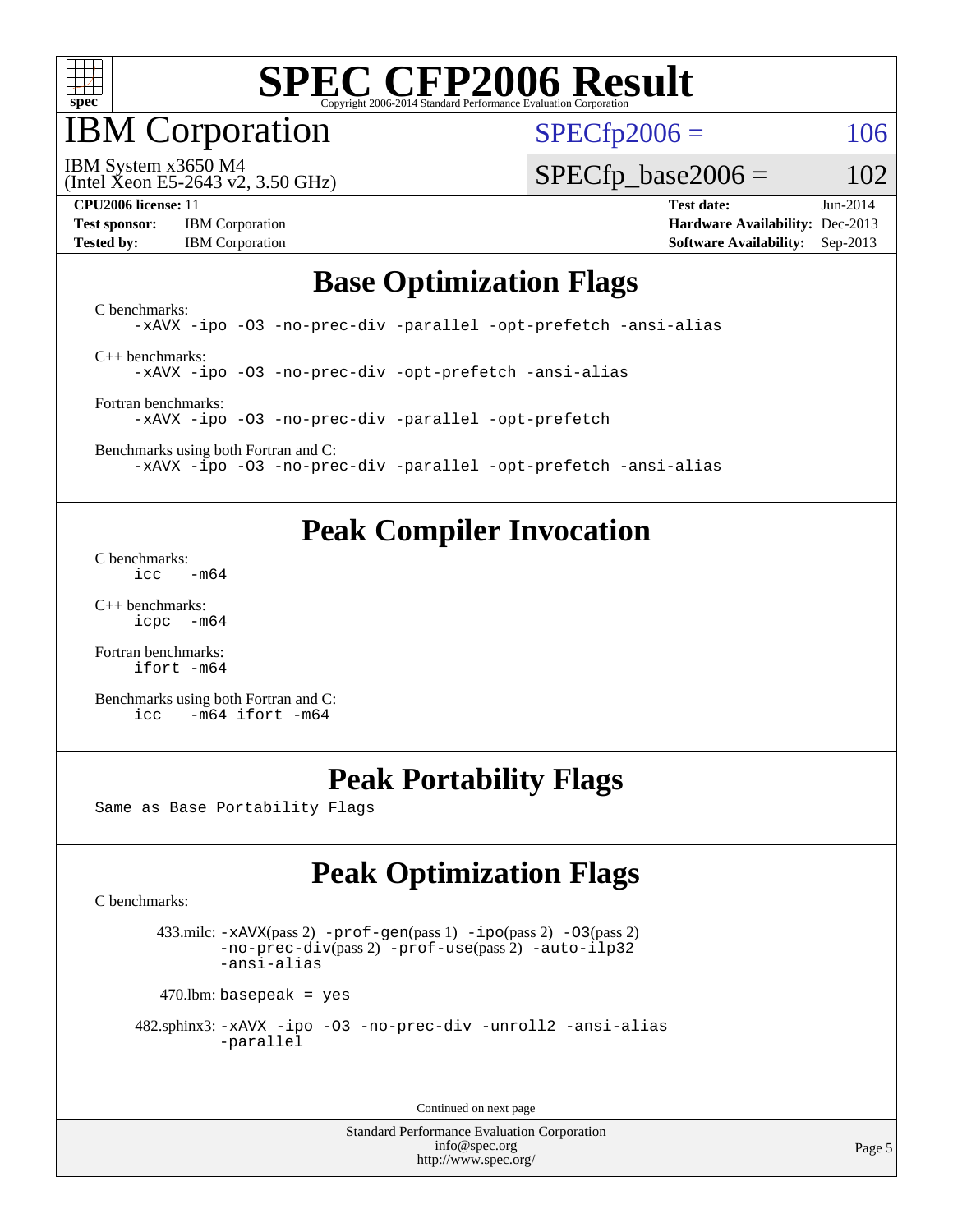

**BM** Corporation

 $SPECfp2006 = 106$  $SPECfp2006 = 106$ 

(Intel Xeon E5-2643 v2, 3.50 GHz) IBM System x3650 M4

 $SPECTp\_base2006 = 102$ 

| <b>Test sponsor:</b> | <b>IBM</b> Corporation |
|----------------------|------------------------|
| <b>Tested by:</b>    | <b>IBM</b> Corporation |

**[CPU2006 license:](http://www.spec.org/auto/cpu2006/Docs/result-fields.html#CPU2006license)** 11 **[Test date:](http://www.spec.org/auto/cpu2006/Docs/result-fields.html#Testdate)** Jun-2014 **[Hardware Availability:](http://www.spec.org/auto/cpu2006/Docs/result-fields.html#HardwareAvailability)** Dec-2013 **[Software Availability:](http://www.spec.org/auto/cpu2006/Docs/result-fields.html#SoftwareAvailability)** Sep-2013

## **[Peak Optimization Flags \(Continued\)](http://www.spec.org/auto/cpu2006/Docs/result-fields.html#PeakOptimizationFlags)**

```
C++ benchmarks: 
        444.namd: -xAVX(pass 2) -prof-gen(pass 1) -ipo(pass 2) -O3(pass 2)
                -no-prec-div(pass 2) -prof-use(pass 2) -fno-alias
                -auto-ilp32
       447.dealII: basepeak = yes
      450.soplex: basepeak = yes
      453.povray: -xAVX(pass 2) -prof-gen(pass 1) -ipo(pass 2) -O3(pass 2)
                -no-prec-div(pass 2) -prof-use(pass 2) -unroll4 -ansi-alias
Fortran benchmarks: 
     410.bwaves: basepeak = yes 416.gamess: -xAVX(pass 2) -prof-gen(pass 1) -ipo(pass 2) -O3(pass 2)
                -no-prec-div(pass 2) -prof-use(pass 2) -unroll2
                -inline-level=0 -scalar-rep-
      434.zeusmp: basepeak = yes
      437.leslie3d: basepeak = yes
  459.GemsFDTD: -xAVX(pass 2) -prof-gen(pass 1) -ipo(pass 2) -O3(pass 2)
                -no-prec-div(pass 2) -prof-use(pass 2) -unroll2
                -inline-level=0 -opt-prefetch -parallel
        465.tonto: -xAVX(pass 2) -prof-gen(pass 1) -ipo(pass 2) -O3(pass 2)
                -no-prec-div(pass 2) -prof-use(pass 2) -inline-calloc
                -opt-malloc-options=3-auto-unroll4
Benchmarks using both Fortran and C: 
     435.gromacs: basepeak = yes
 436.cactusADM: basepeak = yes 454.calculix: -xAVX -ipo -O3 -no-prec-div -auto-ilp32 -ansi-alias
        481.wrf: basepeak = yes
                     The flags files that were used to format this result can be browsed at
```
<http://www.spec.org/cpu2006/flags/Intel-ic14.0-official-linux64.20140128.html> <http://www.spec.org/cpu2006/flags/IBM-Platform-Flags-V1.2-IVB-B.html>

You can also download the XML flags sources by saving the following links: <http://www.spec.org/cpu2006/flags/Intel-ic14.0-official-linux64.20140128.xml> <http://www.spec.org/cpu2006/flags/IBM-Platform-Flags-V1.2-IVB-B.xml>